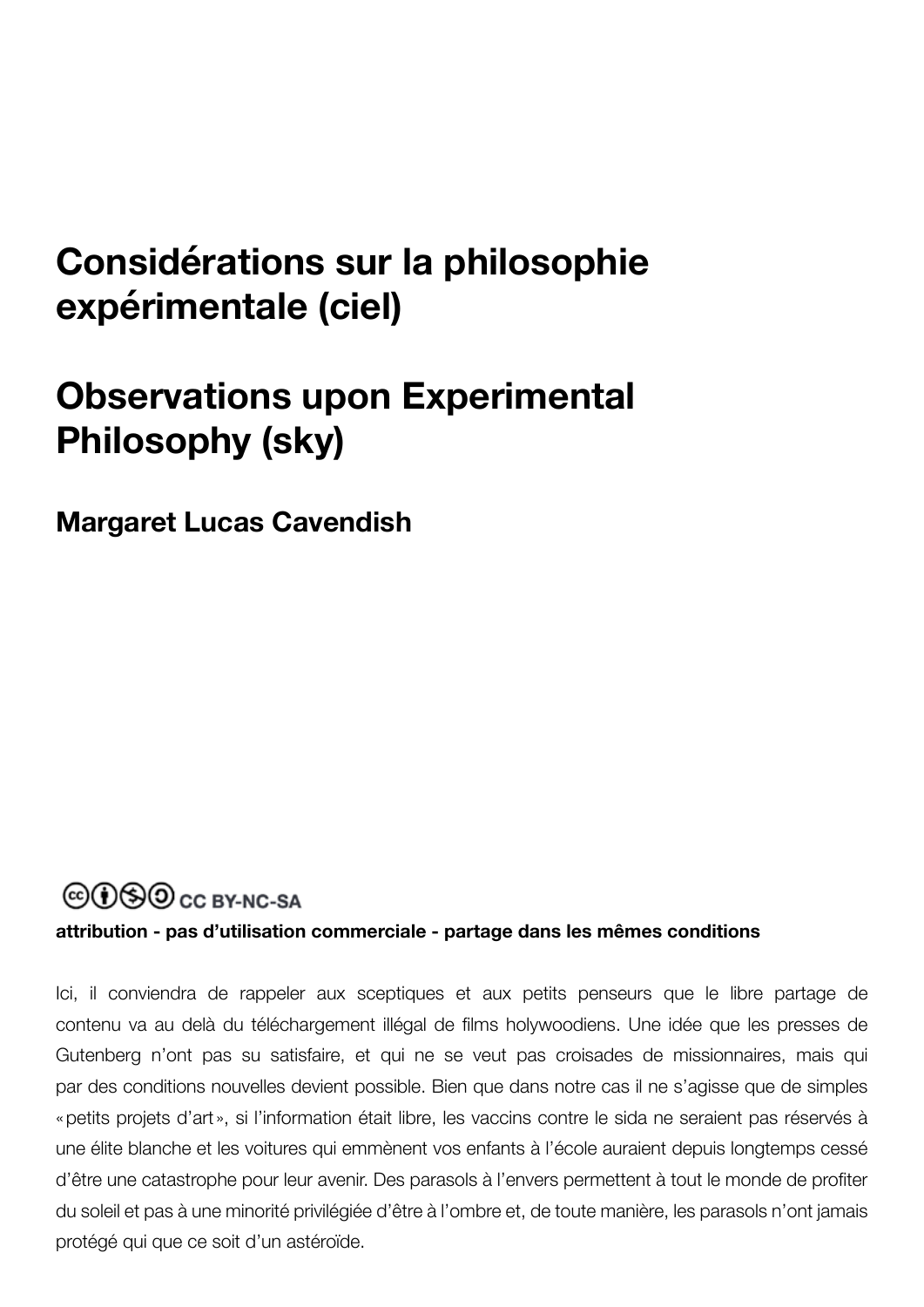#### content

- 4. Whether it be possible to make Man and other Animal Creatures that naturally have no Wings, flie as Birds do.
- 5. Of the Celestial Parts of this World; and whether they be alterable?
- 6. Of the substance of the Sun, and of Fire.
- 8. Of Telescopes.

#### sommaire

- 10. S'il est possible à l'humain et aux autres créatures animales qui naturellement n'ont pas d'ailes, de voler comme le font les oiseaux
- 11. Des parties célestes de ce monde; et si elles sont altérables?
- 13. De la substance du Soleil et du feu
- 14. À propos des télescopes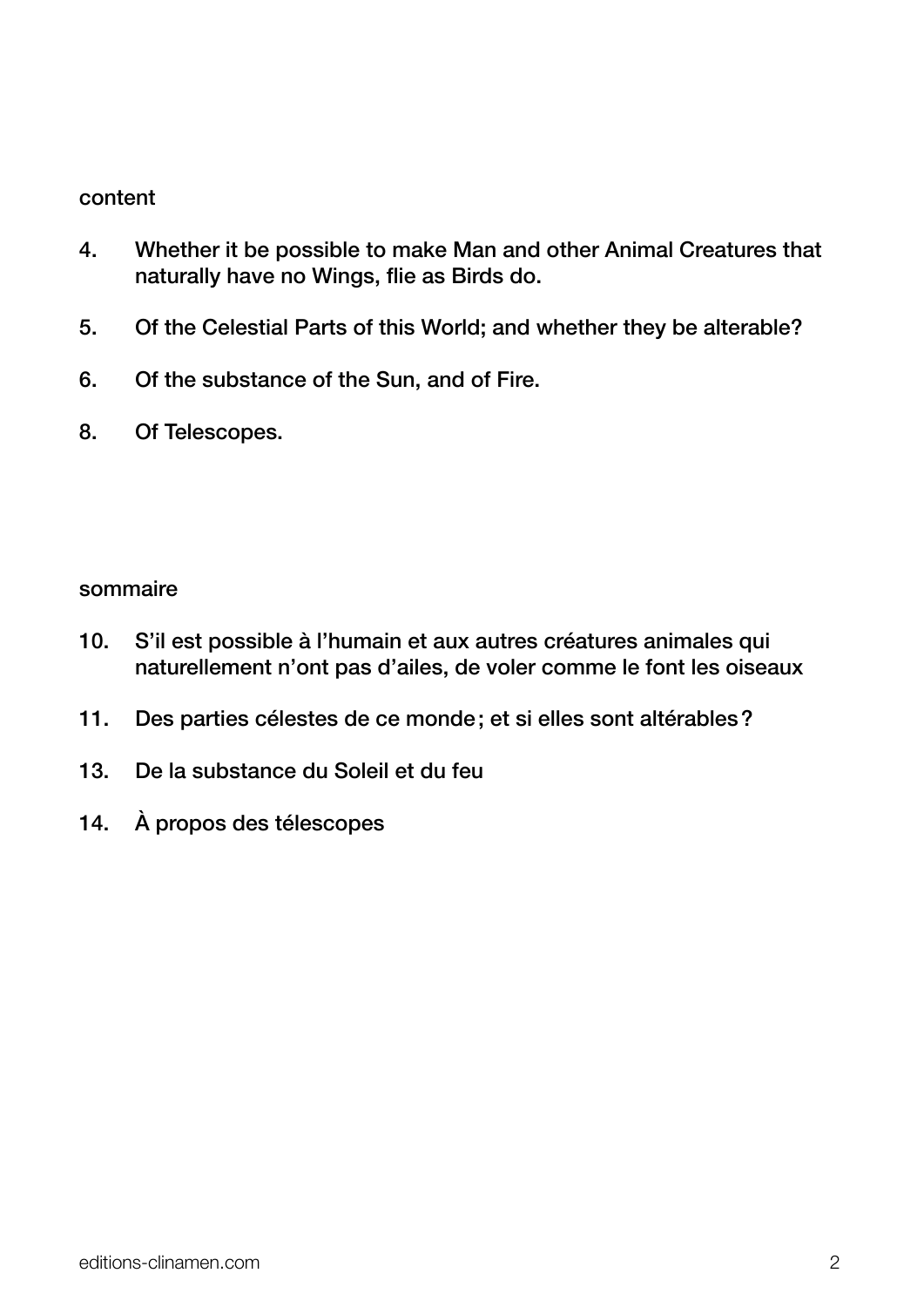# **Observations upon Experimental Philosophy (sky)**

**Margaret Lucas Cavendish**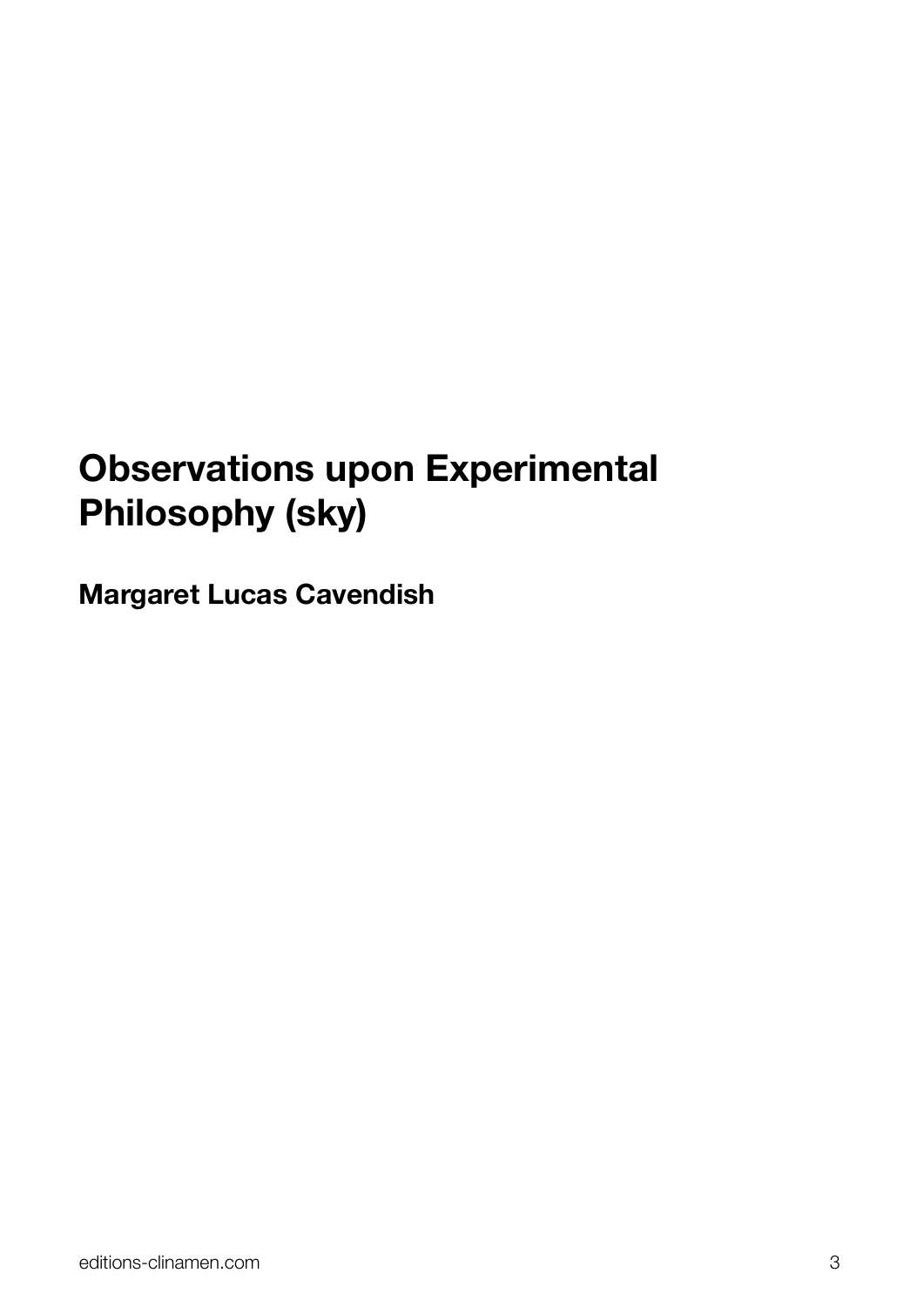#### Whether it be possible to make Man and other Animal Creatures that naturally have no Wings, flie as Birds do.

Some are of opinion, that is not impossible to make Man, and such other Creatures that naturally have no wings, flie as Birds do; but I have heard my Noble Lord and Husband give good reasons against it; For when he was in Paris, he discoursing one time with Mr. H. concerning this subject, told him that he thought it altogether impossible to be done: A Man, said he, or the like animal that has no Wings, has his arms set on his body in a quite opposite manner then Birds wings are; for the concave part of a Birds wing, which joins close to his body, is in man outward; and the inward part of a mans arm where it joins to his body, is in Birds placed outward; so that which is inward in a Bird, is outward in Man; and what is inward in Man, is outward in Birds; which is the reason that a Man has not the same motion of his arm which a Bird has of his wing. For Flying is but swimming in the Air; and Birds, by the shape and posture of their wings, do thrust away the air, and so keep themselves up; which shape, if it were found the same in Mans arms, and other animals leggs, they might perhaps flie as Birds do, nay, without the help of Feathers; for we see that Bats have but flesh-wings; neither would the bulk of their bodies be any hinderance to them; for there be many Birds of great and heavy bodies, which do nevertheless flie, although more slowly, and not so nimbly as Flies, or little Birds: Wherefore it is onely the different posture and shape of Mens arms, and other Animals leggs, contrary to the wings of Birds, that makes them unapt to flie, and not so much the bulk of their bodies. But I believe, that a fourlegg'd Creature, or Animal, may more easily and safely go upright like Man, although it hath its leggs set on in a contrary manner to Mans arms and leggs; for a four-legg'd animals hind-leggs resemble man's arms, and its fore-leggs are just as man's leggs. Nevertheless there is no Art that can make a four legg'd Creature imitate the actions of man, no more then Art can make them have or imitate the natural actions of a Bird: For, Art cannot give new motions to natural parts, which are not proper or natural for them, but each part must have such proper and natural motions and actions as Nature has designed for it. I will not say, but Art may help to mend some defects, errors or irregularities in Nature, but not make better that which Nature has made perfect already. Neither can we say Man is defective, because he cannot flie as Birds: for flying is not his natural and proper motion; We should rather account that Man monstrous that could flie, as having some motion not natural and proper to his figure and shape; for that Creature is perfect in its kind, that has all the motions which are naturally requisite to the figure of such a kind: But Man is apt to run into extreams, and spoils Nature with doting too much upon Art.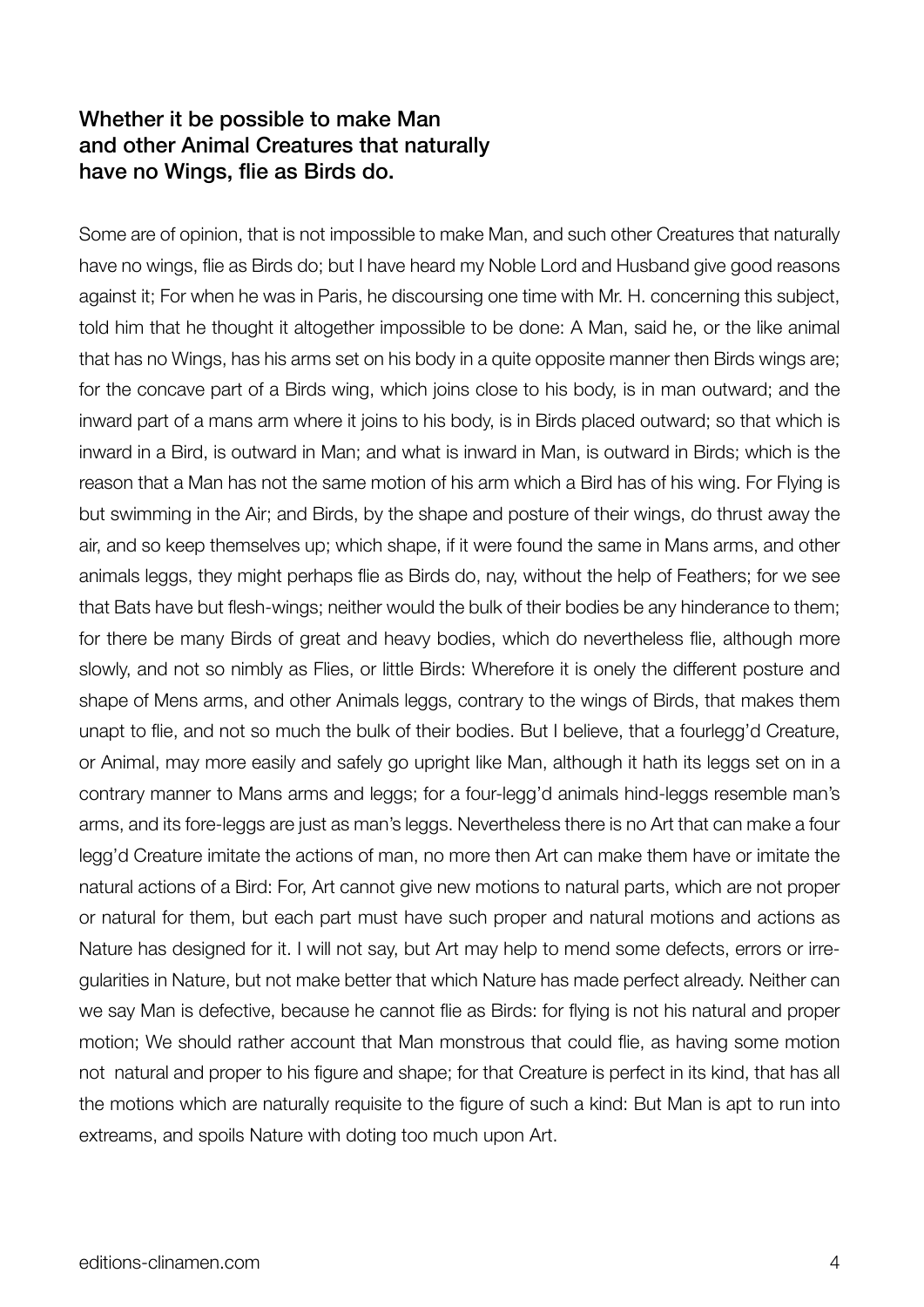#### Of the Celestial Parts of this World; and whether they be alterable?

It may be questioned, Whether the celestial parts of the world never alter or change by their corporeal figurative motions, but remain constantly the same without any change or alteration? I answer: Concerning the general and particular kinds or sorts of Creatures of this world, humane sense and reason doth observe, that they do not change, but are continued by a perpetual supply and succession of Particulars without any general alteration or dissolution; but as for the singulars or particulars of those kinds and sorts of Creatures, it is most certain, that they are subject to perpetual alterations, generations and dissolutions; for example, humane sense and reason perceives, that the Parts of the Earth do undergo continual alterations; some do change into Minerals, some into Vegetables, some into Animals, &c. and these change again into several other figures, and also some into Earth again, and the Elements are changed one into another; when as yet the Globe of the Earth it self remains the same without any general alteration or dissolution; neither is there any want or decay of general kinds of Creatures, but onely a change of their particulars; And though our perception is but finite, and must contain it self within its own compass or bounds, so that it cannot judg of all particulars that are in Nature: Nevertheless, I see no reason, why the Celestial parts of the World should not be subject to alteration, as well as those of the Terrestrial Globe; for if Nature be full of self-motion, no particular can be at rest, or without action; but the chief actions of Nature are Composition and Division, and changes of Parts: Wherefore, although to our humane perception, the Stars and Planets do not change from their general nature, as from being such or such composed figures, but appear the same to us, without any general or remarkable change of their exterior figures; yet we cannot certainly affirm, that the parts thereof be either moveless or unalterable, they being too remote from our perception, to discern all their particular motions: For put the case, the Moon, or any other of the Planets, were inhabited by animal Creatures, which could see as much of this terrestrial Globe, as we see of the Moon, although they would perceive perhaps the progressive motion of the whole figure of this terrestrial Globe, in the same manner as we do perceive the motion of the Moon, yet they would never be able to discern the particular parts thereof, viz. Trees, Animals, Stones, Water, Earth, &c. much less their particular changes and alterations, generations and dissolutions. In the like manner do the Celestial Orbs appear to us; for none that inhabit this Globe will ever be able to discern the particular parts of which the Globe of the Moon consists, much less their changes and motions. Indeed, it is with the Celestial Orbs, as it is with other composed parts or figures of Nature, which have their interior, as well as exterior; general, as well as particular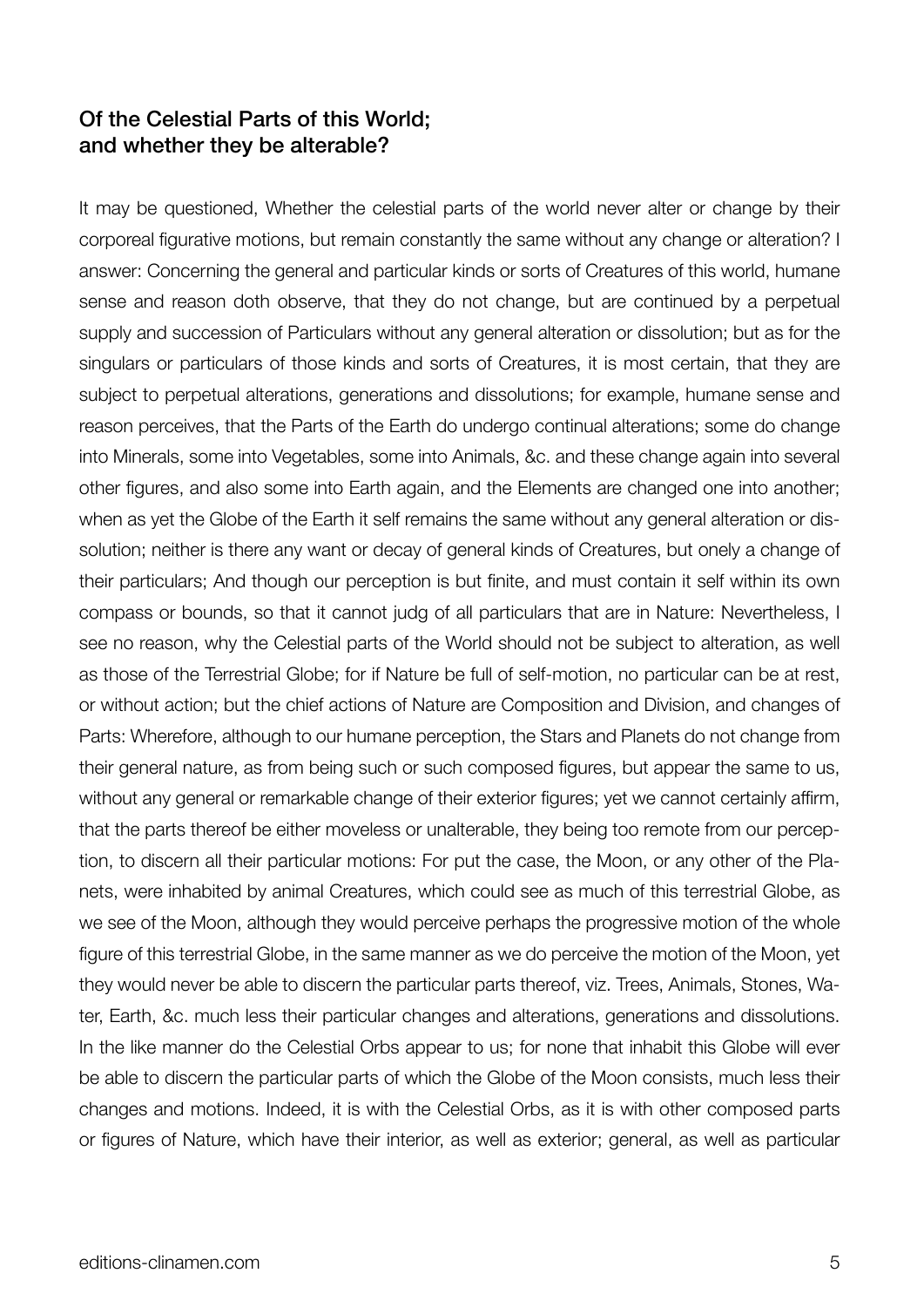motions; for it is impossible, that Nature, consisting of infinite different parts, should have but one kind of motion; and therefore as a Man, or any other animal, has first his exterior motions or actions, which belong to his whole composed figure, next his Internal figurative motions by which he grows, decays, and dissolves, &c. Thirdly, As every several part and particle of his body has its interior and exterior actions; so it may be said of the Stars and Planets, which are no more then other parts of Nature, as being composed of the same Matter which all the rest consists of, and partaking of the same self-motion; for although our fight cannot discern more then their progressive, and shining or twinkling motion; nevertheless, they being parts of Nature, must of necessity have their interior and exterior, particular and general motions; so that the parts of their bodies may change as much as the parts of this Globe, the figure of the whole remaining still the same; for as I said before, they being too far from our perception, their particular motions cannot be observed; nay, were we able to perceive the exterior actions of their parts, yet their interior motions are no ways perceptible by humane sight; we may observe the effects of some interior motions of natural Creatures; for example, of Man, how he changes from infancy to youth, from youth to old age, &c. but how these actions are performed inwardly, no Microscope is able to give us a true information thereof. Nevertheless, Mankind is as lasting, as the Sun, Moon and Stars; nay, not onely Mankind, but also several other kinds and species of Creatures, as Minerals, Vegetables, Elements, and the like; for though particulars change, yet the species do not; neither can the species be impaired by the changes of their particulars; for example, the Sea is no less salt, for all there is so much salt extracted out of salt-water, besides that so many fresh Rivers and Springs do mingle and intermix with it; Neither doth the Earth seem less for all the productions of Vegetables, Minerals and Animals, which derive their birth and origine from thence: Nor doth the race of Mankind seem either more or less now then it was in former ages; for every species of Creatures is preserved by a continued succession or supply of particulars; so that when some die or dissolve from being such natural figures, others are generated and supply the want of them. And thus it is with all parts of Nature, both what we call Celestial and Terrestrial; nor can it be otherwise, since Nature is self-moving, and all her parts are perpetually active.

#### Of the substance of the Sun, and of Fire.

There are divers opinions concerning the matter or substance of the Sun; some imagine the Sun to be a solid body set on fire; others that it is a fluid body of fire, and others again, that it is onely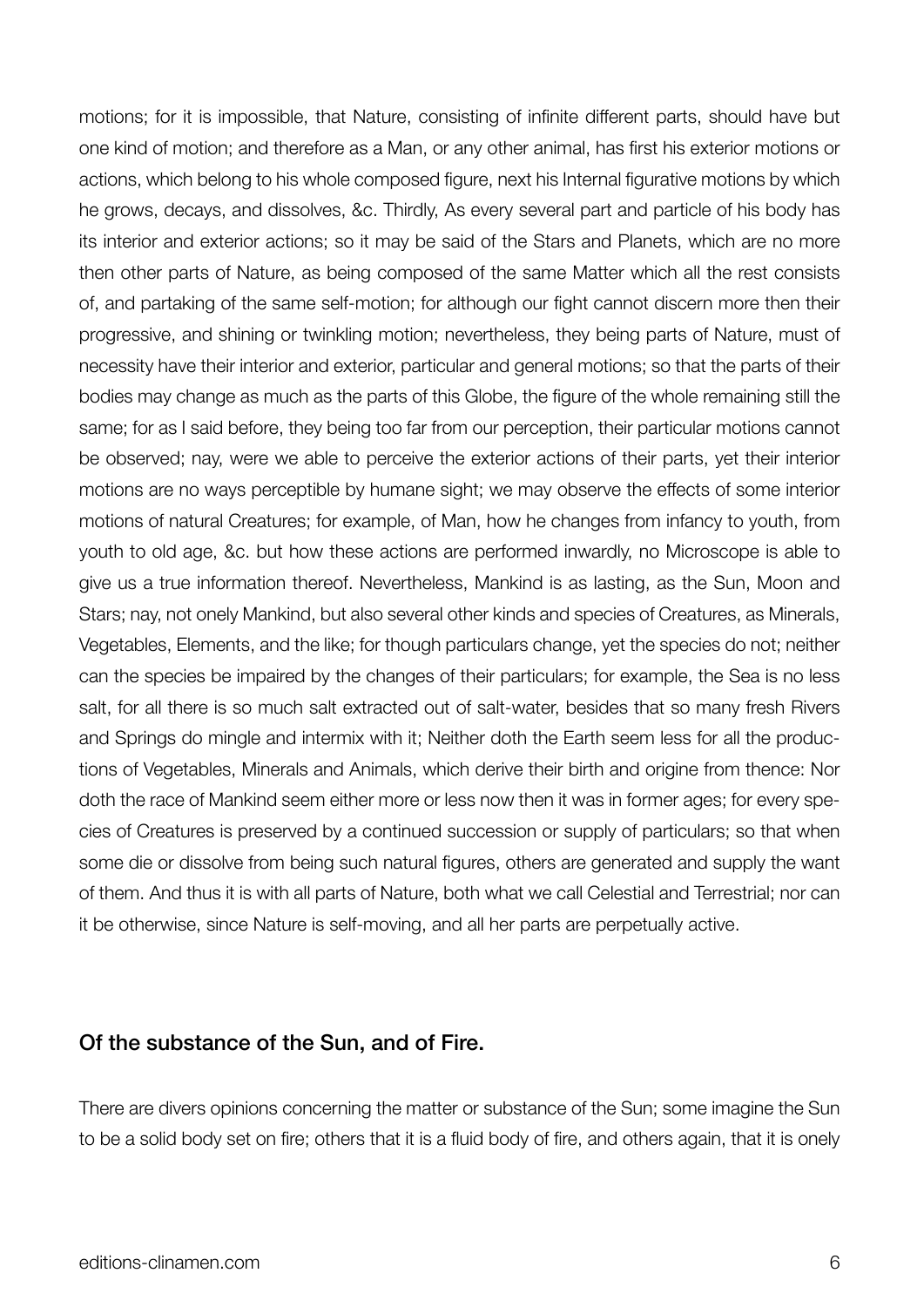a body of Light, and not of fire; so as I know not which opinion to adhere to: but yet I do rather believe the Sun to be a solid, then a fluid body; by reason fluid bodies are more inconstant in their motions then solid bodies; witness Lightning, which is a fluid fire, and flashes out through the divided clouds, with such a force as water that is pumpt; and being extended beyond the degree of flame, alters to something else that is beyond our humane perception. Indeed, it is of the nature of Air, or else Air inflamed; and as some sorts of Air are more rare, subtil and searching then others, so are some sorts of Lightning, as 'tis known by experience: or it is like several sorts of flame, that have several sorts of fuel to feed on; as for example, the flame of Oyl, the flame of Wood, the flame of Aqua vitae, the flame of Gums, and the like; all which are very different, not onely in their several tempers and degrees of heat, but also in their several manners of burning or flaming; for the flame of Aqua-vitae is far thinner and blewer, then the flame of Wax, Wood, Tallow, or the like; in so much, that there is as much difference between them, as there is between the Azure Skie, and a white Cloud; which shews, that the flame of spirituous bodies is more airy and rare then the flame of others: For Flame is onely the rare and airy part of fire, and there is a natural body of Fire, as well as of Air, Earth and Water; and as there are several sorts of Earth, Water and Air, so there are also several sorts of Fire; and as there are springs of Water, and springs of Air, so there may also be springs of Fire and Flame. But to return to the Sun; though I am not able certainly to determine of what substance it is, yet to our perception it appears not to be a fluid, but a solid body, by reason it keeps constantly the same exterior figure, and never appears either ebbing or flowing, or flashing, as lightning is; nor does the whole figure of its body dissolve and change into another figure; nevertheless, it being a natural creature, and consisting of self-moving parts, there is no question but its parts are subject to continual changes and alterations, although not perceptible by our sight, by reason of its distance, and the weakness of our organs; for although this Terrestrial Globe, which we inhabit, in its outward figure, nay, in its interior nature remains still the same; yet its parts do continually change by perpetual compositions and dissolutions, as is evident, and needs no proof. The same may be said of the Sun, Moon, Stars and Planets; which are like a certain kind or species of Creatures; as for example, Animal or Man-kind; which species do always last, although their particulars are subject to perpetual productions and dissolutions. And thus it is with all composed figures or parts of Nature, whose chief action is Respiration (if I may so call it) that is, composition and division of parts, caused by the selfmoving power of Nature.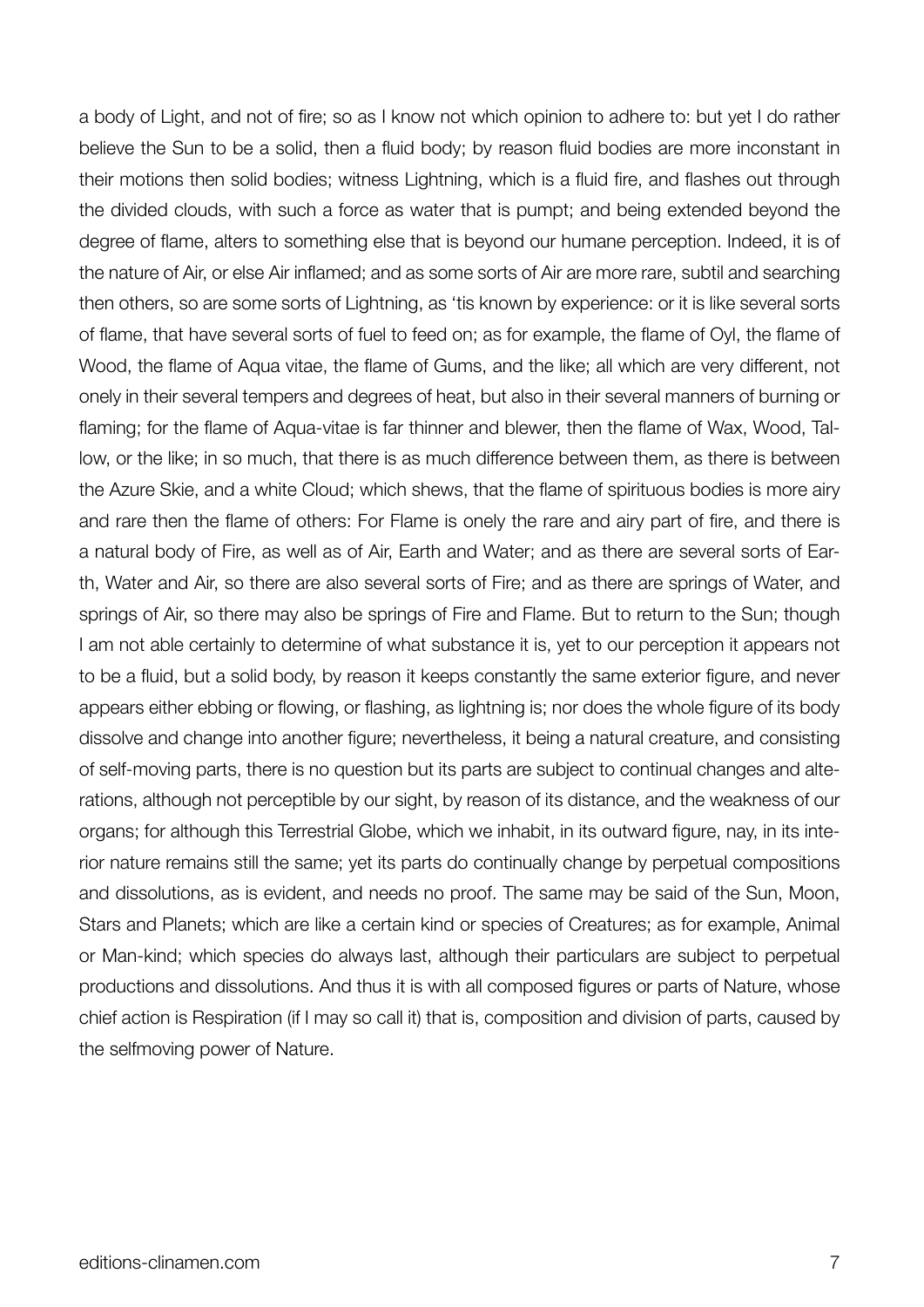#### Of Telescopes.

Many Ingenious and Industrious Artists take much labour and pains in studying the natures and figures of Celestial objects, and endeavour to discover the causes of their appearances by Telescopes, and such like Optick Instruments; but if Art be not able to inform us truly of the natures of those Creatures that are near us, How may it delude us in the scarch and enquiry we make of those things that are so far from us? We see how Multiplying-glasses do present numerous pictures of one object, which he that has not the experience of the deceitfulness of such Glasses, would really think to be so many objects. The like deceits may be in other optick Instruments for ought man knows. 'Tis true, we may perhaps through a Telescope see a Steeple a matter of 20 or 30 miles off; but the same can a natural Eye do, if it be not defective, nor the medium obstructed, without the help of any such Instrument; especially if one stand upon a high place: But put the case, a man should be upon the Alps, he would hardly see the City of Paris from thence, although he looked through a Telescope never so perfect, and had no obstruction to hinder his sight: and truly the Stars and Planets are far more distant from us then Paris from the Alps. It is well known, that the sense of sight requires a certain proportion of distance betwixt the Eye and the Object; which being exceeded, it cannot perform its office; for if the object be either too near, or too far off, the sight cannot discern it: and as I have made mention in my Philosophical Letters of the nature of those Guns, that according to the proportion of the length of the barrel, shoot either further or shorter; for the Barrel must have its proportioned length; which being exceeded, the Gun will shoot so much shorter as the barrel is made longer; so may Prospective-glasses perhaps direct the sense of seeing within a certain compass of distance; which distance, surely the Stars and Planets do far exceed; I mean so, as to discern their figures as we do of other objects that are near us; for concerning their exterior progressive motions, we may observe them with our natural eyes as well as through Artificial Tubes: We can see the Suns rising and setting, and the progressive motion of the Moon, and other Planets; but yet we cannot see their natural figures, what they are, nor what makes them move; for we cannot perceive progressive local Motion otherwise, then by change of distance, that is, by composition and division of Parts, which is commonly, (though improperly) called change of Place, and no glasses or tubes can do more. Some affirm, they have discovered many new Stars, never seen before, by the help of Telescopes; but whether this be true, or not, or whether it be onely a delusion of the glasses, I will not dispute; for I having no skill, neither in the art of Opticks, nor in Astronomy, may chance to err, and therefore I will not eagerly affirm what I do not certainly know; I onely endeavour to deliver my judgment as reason directs me, and not as sense informs, or rather deludes me; and I chose rather to follow the guidance of regular Reason, then of deluding Art.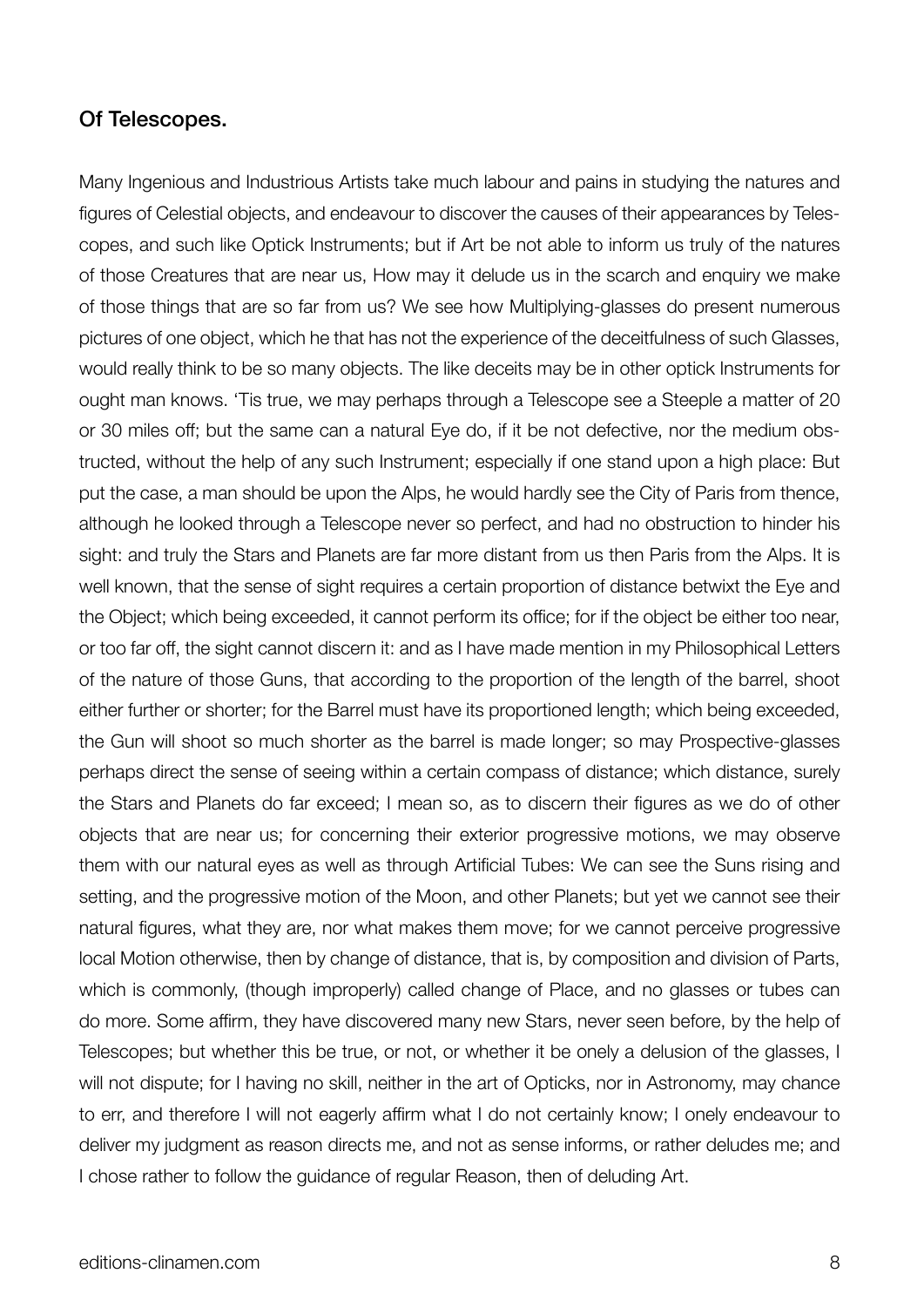## **Considérations sur la philosophie expérimentale (ciel)**

**Margaret Lucas Cavendish**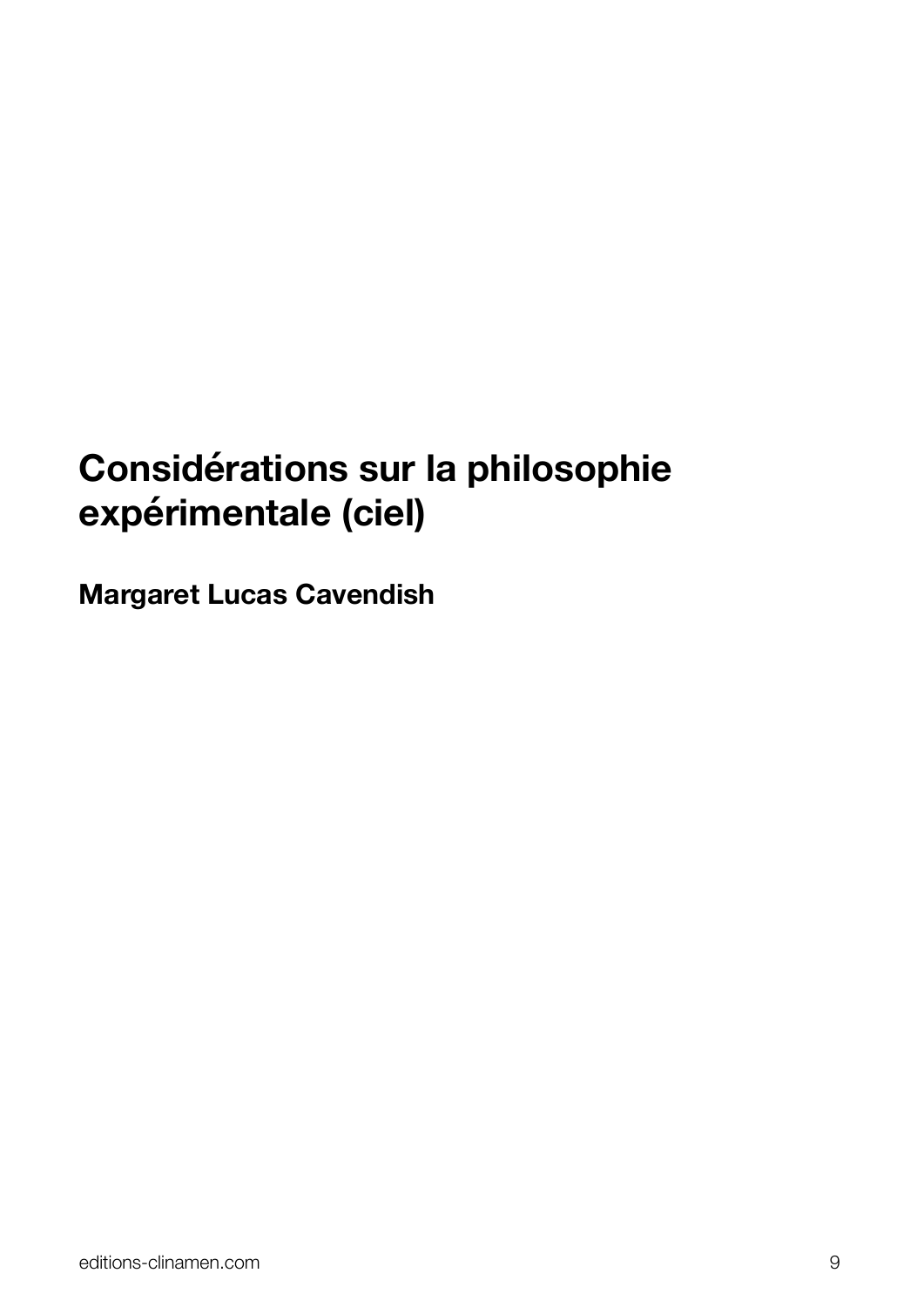#### S'il est possible à l'humain et aux autres créatures animales qui naturellement n'ont pas d'ailes, de voler comme le font les oiseaux

Certains sont de l'opinion qu'il n'est pas impossible de permettre à l'être humain, ou à toute autre créature qui naturellement n'a pas d'ailes, de voler comme le font les oiseaux. Mais j'ai entendu mon noble seigneur et mari donner de bonnes raisons contre cette idée. Car, quand il était à Paris et discutant du sujet avec M. H., il lui dit qu'il pensa la chose complètement impossible à réaliser. Les bras d'un humain, dit-il, sont placés de manière opposée que ne le sont les ailes des oiseaux. Car la partie concave des ailes des oiseaux, reliée de près à leur corps, est chez l'humain tournée vers l'extérieur; et la partie intérieure des bras d'un humain reliée à son corps, est, chez l'oiseau, placée à l'extérieur, de telle sorte que ce qui est tourné vers l'intérieur chez l'oiseau, est tourné vers l'extérieur chez l'humain, et que ce qui est tourné vers l'intérieur chez l'humain, est tourné vers l'extérieur chez l'oiseau. Raison pour laquelle les bras d'un humain n'ont pas la même capacité motrice que les ailes d'un oiseau. Car voler n'est rien d'autre que nager dans l'air. Et les oiseaux, par la forme et la position de leurs ailes, repoussent l'air, et ainsi se tiennent en élévation. Si cette même forme se trouvait chez les humains, et les autres animaux, elle leur permettrait peut-être de voler comme le font les oiseaux, et, qui plus est, sans l'aide de plumes, car nous voyons que les chauves-souris sont dotées d'ailes de chair. La masse corporelle ne serait pas non plus un inconvénient, puisqu'il y a beaucoup d'oiseaux ayant un grand corps lourd, qui volent malgré tout, bien que plus lentement, et pas aussi agilement que les mouches, ou les petits oiseaux. C'est pourquoi, c'est uniquement la position et la forme des bras de l'humain, et les pattes des autres animaux, contrairement aux ailes des oiseaux, qui les rendent inaptes à voler, et non la masse de leur corps. Mais je crois qu'une créature quadrupède, ou un animal, peut facilement et sans danger se mettre à la verticale comme les humains, bien qu'elle ait ses pattes placées de manière opposée aux bras et aux jambes des humains. Car les pattes postérieures des animaux quadrupèdes ressemblent aux bras des humains et les pattes antérieures à celles des jambes des humains. Toutefois, il n'y a pas d'art qui puisse faire imiter à une créature quadrupède les actions des humains, pas plus que l'art n'est en mesure de leur donner d'agir comme un oiseau. Car l'art ne peut accorder de nouveaux mouvements aux parties naturelles, qui ne soient propres ou naturels à chacune d'elles, mais chacune des parties doit avoir des actions et des mouvements propres et naturels tels que la nature les a conçus. L'art pourrait permettre de corriger certains défauts, des erreurs ou des irrégularités de la nature, mais non d'améliorer ce que la nature a déjà parfaitement façonné. On ne peut pas non plus dire que l'humain est défectueux parce qu'il ne peut voler comme les oiseaux, car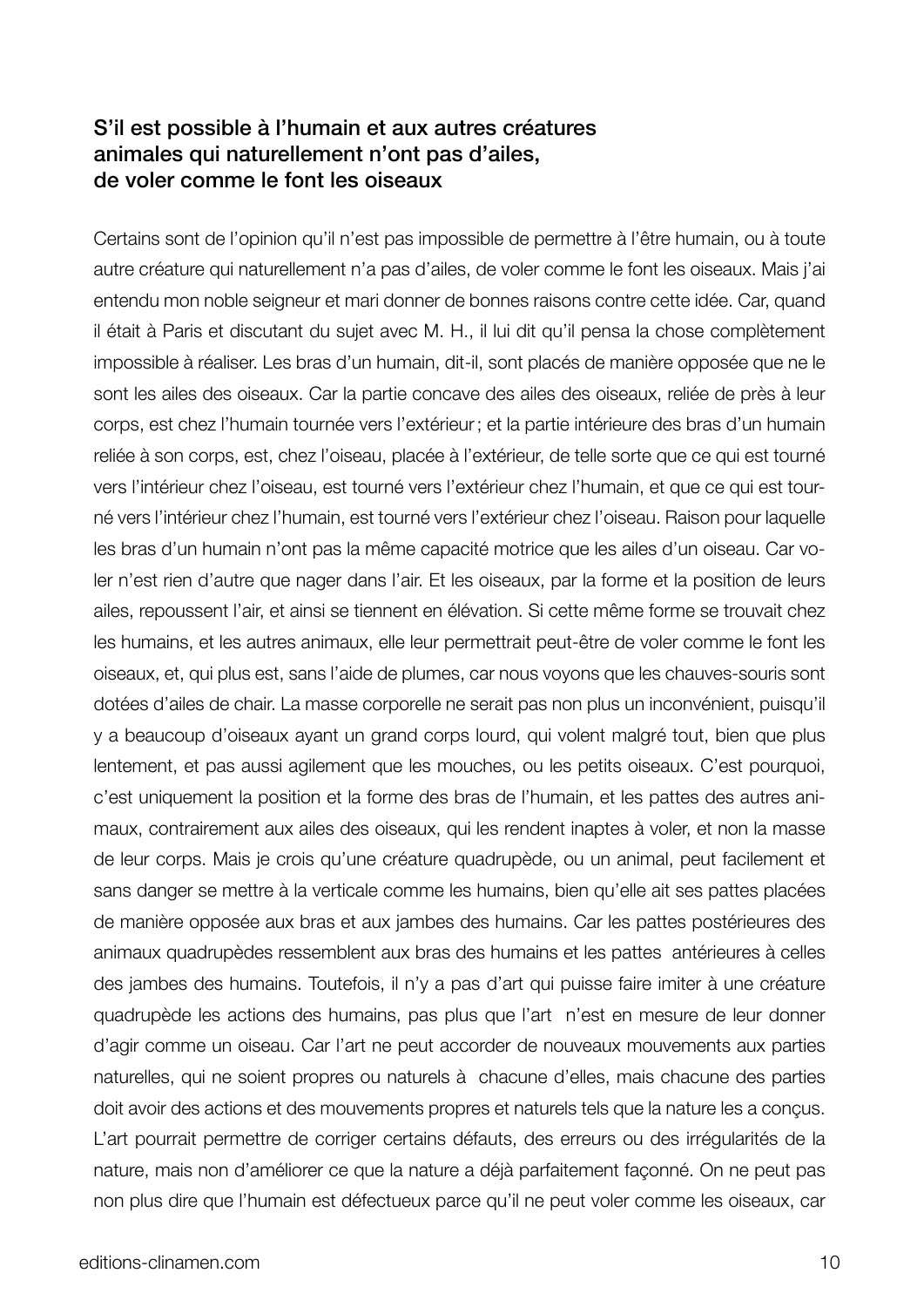voler n'est pas son mouvement propre et naturel. On devrait plutôt assumer qu'un humain serait monstrueux s'il savait voler, étant donné que ses mouvements paraîtraient impropres et non naturels relativement à sa figure et à sa forme, puisqu'une créature est parfaite dans son espèce, possédant tous les mouvements naturellement requis par la figure et la forme d'une telle espèce. Mais l'humain est enclin à s'élancer dans les extrêmes, et à saboter la nature avec trop d'adoration pour l'art.

#### Des Parties Célestes de ce monde; et si elles sont altérables?

On peut se demander si les parties célestes du monde ne s'altèrent jamais ou ne changent par leur mouvement corporel figuratif ou si au contraire elles demeurent les mêmes sans changement ou altération. Je réponds : concernant les genres et les espèces générales et particulières des créatures de ce monde, la raison et le sentiment humain observent qu'elles ne changent pas, mais sont nourries par des réserves perpétuelles et successives de particularités sans changement ou dissolution globale. Cependant, en ce qui concerne les singularités et les particularités de ces espèces et sortes de créatures, il est certain qu'elles sont sujettes à de perpétuelles altérations, engendrements et dissolutions. Par exemple, le sentiment et la raison humaine perçoivent que les parties de la Terre subissent continuellement des altérations : certaines se changeant en minéraux, d'autres en végétaux, d'autres encore en animaux, etc. et ces derniers se changent à leur tour en quelque autre figure, et quelques-uns en terre à nouveau, et les éléments se transforment en d'autres éléments, tandis que le globe de la Terre lui-même demeure le même sans altération ou dissolution générale. Il n'y a pas non plus de manque ou de déclin général des espèces de créatures, seulement un changement de leurs particularités, et même si notre perception est finie, et se doit de rester à l'intérieur de son périmètre et de ses limites, de sorte qu'elle ne peut juger de toutes les particularités que compte la nature, toutefois, je ne vois pas de raison pour que les parties célestes du monde, ainsi que celles du globe terrestre, ne dussent pas être sujettes à des altérations. La nature étant chargée de mouvements propres, aucune particularité ne peut être au repos ou sans actions. Mais les actions principales de la nature sont la composition, la division et le changement des parties. C'est pourquoi, bien que selon la perception humaine la nature générale des étoiles et des planètes ne change pas, comme étant l'une ou l'autre figure composée, mais nous apparaissent les mêmes, sans changement global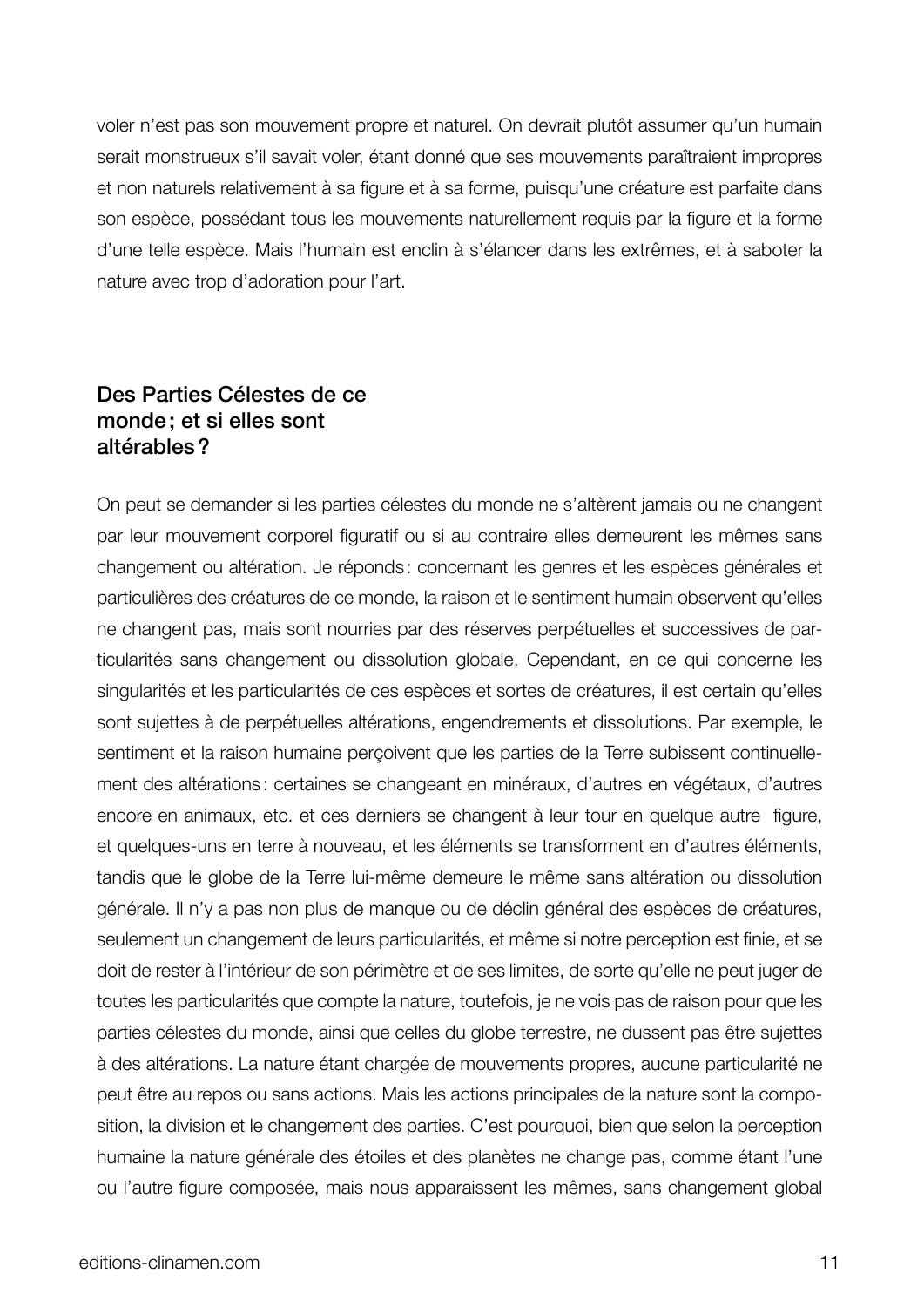ou remarquable de leur figure externe, nous ne pouvons affirmer avec certitude que les parties de celles-ci soient immobiles ou inaltérables, étant trop éloignées de notre perception pour discerner tous leurs mouvements particuliers. Pour donner un exemple, si la Lune, ou une quelconque autre planète, était habitée par des créatures animales, qui pourraient voir autant de ce globe terrestre que nous voyons de la Lune, et bien qu'ils percevraient le mouvement progressif de l'ensemble de la figure de ce globe terrestre, de la même manière que nous percevons le mouvement de la Lune, elles ne seraient cependant jamais en mesure de discerner les parties de celui-ci, à savoir, les arbres, les animaux, les pierres, l'eau, la terre, etc. et encore moins leurs altérations et changements particuliers, leurs engendrements et leurs dissolutions. Les globes célestes nous apparaissent de la même manière, car aucun de ceux qui habitent notre globe ne sera jamais en mesure de discerner les parties particulières qui composent le globe de la Lune, encore moins leurs changements et leurs mouvements. En effet, il en va de même pour les globes célestes que pour les autres parties et figures composées de la nature, qui ont leur intérieur aussi bien que leur extérieur, ainsi que des mouvements généraux et particuliers. Car il est impossible que la nature, consistant en d'infinies parties différentes, n'ait qu'une sorte de mouvement. Par conséquent, un être humain, ou un quelconque autre animal, a d'abord ses mouvements et ses actions extérieures, qui appartiennent à sa figure composée dans son ensemble, ensuite, ses mouvements figuratifs intérieurs, par lesquels il croît, se décompose et se dissout, etc. Troisièmement, comme chaque partie et particule de son corps contient ses actions intérieures et extérieures, il est possible qu'il en soit de même pour les étoiles et les planètes, qui ne sont rien de plus que des parties de la nature, étant composées de la même matière dont est fait le tout et participent du même mouvement propre, car, bien que notre vision ne puisse discerner que leur mouvement progressif, brillant ou scintillant, et faisant partie de la nature, elles se doivent pourtant d'avoir leur propre mouvement intérieur et extérieur, particulier et général, pour que les parties de leur corps puissent changer autant que les parties de ce globe, la figure totale demeurant la même. Car, comme je l'ai dit avant, étant trop éloignées de notre perception, leurs mouvements particuliers ne peuvent être observés. Plutôt, si nous sommes en mesure d'observer les actions extérieures de leurs parties, leurs mouvements intérieurs n'ont cependant aucun moyen d'être perçus par la vue humaine. Nous pouvons peut-être observer certains mouvements intérieurs de créatures naturelles, par exemple d'une personne, la manière dont elle change de l'enfance à l'adolescence, de l'adolescence à la vieillesse, etc. mais ces actions sont accomplies intérieurement, et aucun microscope n'est en mesure de nous informer véritablement de celles-ci. Néanmoins, l'espèce humaine est aussi durable que le Soleil, la Lune et les étoiles, et pas seulement l'espèce humaine, mais aussi plusieurs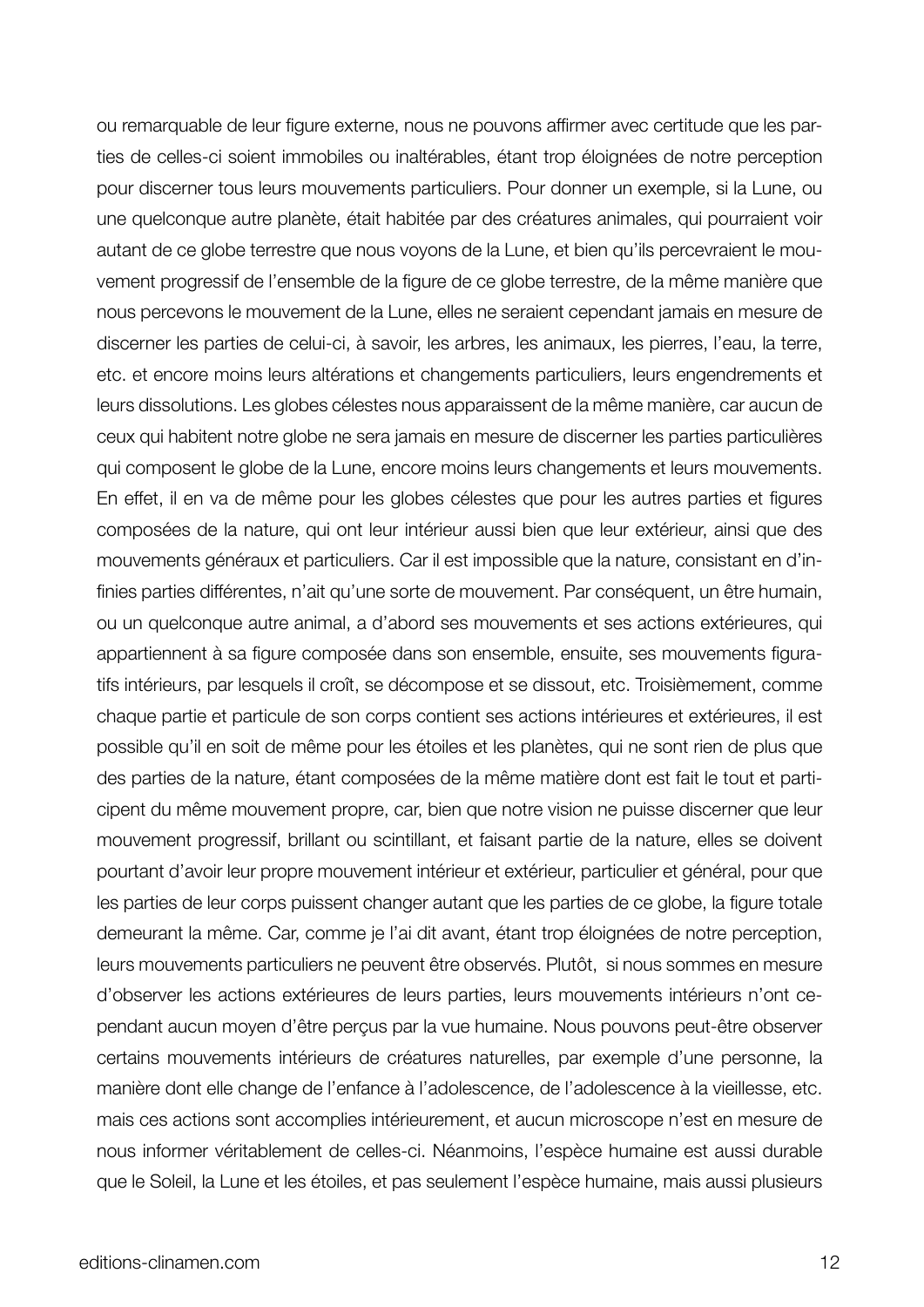autres sortes et espèces de créatures comme les minéraux, les végétaux, les éléments, et bien d'autres, alors que les particularités changent, les espèces non. Les espèces ne sont pas non plus réduites par les changements de leurs particularités. Par exemple, la mer ne contient pas moins de sel, malgré la quantité qui en est extraite, en plus de toutes les rivières et des sources qui se mélangent et se combinent à elle, ni la Terre ne semble-t-elle diminuée malgré la production de végétaux, de minéraux et d'animaux, qui tirent leur existence et leur origine de celle-ci, ni l'espèce humaine ne semble-t-elle plus diminuée ou augmentée maintenant, qu'elle ne l'était dans les âges anciens, car toute espèce de créature est préservée par une succession ou une réserve continue de particularités de manière à ce que quand certaines figures naturelles meurent ou se dissolvent, d'autres sont générées et comblent les manques. Et c'est donc ainsi pour toutes les parties du monde, celles qu'on appelle célestes aussi bien que terrestres. Et il ne peut en être autrement, puisque que la nature est auto-mouvante, et toutes ses parties sont perpétuellement actives.

#### De la substance du Soleil et du feu

Il y a diverses opinions concernant la matière ou la substance du Soleil. Certains imaginent le Soleil comme étant un corps solide en feu, d'autres un corps fluide de feu, et d'autres encore, simplement un corps de lumière et non de feu. Comme je ne sais pas à quelle opinion adhérer, je croirais de préférence que le Soleil est un corps solide plutôt que fluide, pour la simple raison que les corps fluides sont plus inconsistants dans leur mouvement que les corps solides. En témoigne l'éclaire, qui est un feu fluide, et se déverse à travers les nuages divisés, avec une telle force que l'eau en jaillit. S'échauffant au-delà du degré des flammes, il se transforme en quelque chose dépassant la perception humaine. En effet, c'est dans la nature de certains airs, ou de certains airs enflammés, ainsi que des éclairs, d'être plus rares et subtiles que d'autres, tels que connu par l'expérience. Ou alors, c'est comme plusieurs sortes de flammes qui ont différents combustibles pour s'alimenter, comme par exemple la flamme de l'huile, la flamme du bois, la flamme de l'alcool, la flamme des fusils, etc., qui sont toutes très différentes, et non seulement dans leur tempérament et leur degré de chaleur, mais aussi dans leur manière de brûler et de flamber, car la flamme de l'alcool est beaucoup plus fine et bleue que la flamme de la cire, du bois, du suif, etc. À tel point qu'il y a autant de différence entre ces flammes, qu'il y en a entre le ciel azure et les nuages blancs. Ce qui démontre que la flamme des corps spiritueux est plus volatile et rare que la flamme des autres éléments. Car la flamme est seulement la partie rare et volatile du feu, et il y a un corps naturel du feu,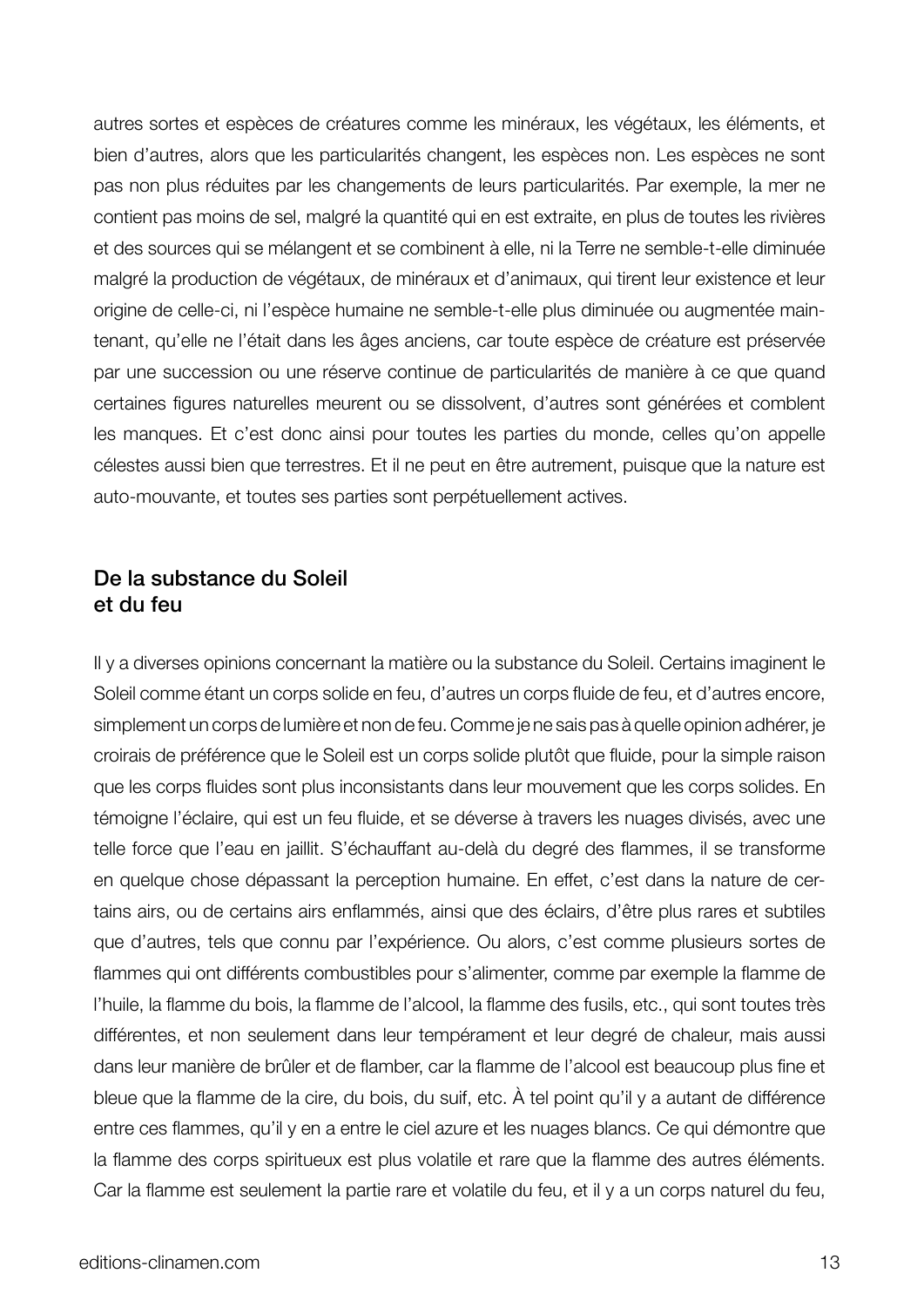aussi bien que de l'air, de la terre et de l'eau; et comme il y a différentes sortes de terre, d'eau et d'air, ainsi il y a différentes sortes de feu, et comme il y a des sources d'eau, et des sources d'air, il est possible qu'il y ait des sources de feu et de flammes. Mais, pour en revenir au Soleil, même si je ne suis pas en mesure de déterminer avec certitude de quelle substance il est fait, selon notre perception, il ne paraît pourtant pas être un fluide mais un corps solide, pour la raison qu'il garde constamment la même figure extérieure et ne semble jamais décliner ou éclater comme le fait l'éclair. La figure globale de son corps ne se dissout pas non plus, ni ne change-t-elle en d'autres figures ; néanmoins, étant une figure naturelle, et consistant en des parties auto-mouvantes, il ne fait aucun doute que ses parties sont sujettes à des changements et des altérations continues, bien que non perceptibles par notre vision, à cause de la distance et de la faiblesse de nos organes. Car, même si le globe terrestre que nous habitons, dans sa figure externe, ou plutôt dans sa nature interne, demeure toujours le même, ses parties changent continuellement par de perpétuelles compositions et dissolutions évidentes, et n'ont pas besoin de preuves. La même chose pourrait être dite du Soleil, de la Lune, des étoiles et des planètes, qui sont chacun une certaine sorte ou espèce de créature, comme par exemple les animaux ou l'être humain, dont l'espèce toujours perdure même si leurs particularités sont sujettes à de perpétuelles productions et dissolutions. Et donc, c'est avec toutes les figures composées et les parties de la nature, gouvernées par l'action de la respiration (si je peux ainsi la nommer), que s'accomplit la composition et la division des parties, causées par le pouvoir du mouvement intrinsèque de la nature.

#### À propos des télescopes

Bon nombre d'artistes industrieux se prodiguent afin d'étudier la nature et la figure des objets célestes, et s'efforcent de découvrir les causes de leurs apparences avec des télescopes et des instruments optiques similaires. Mais si l'art n'est pas capable de nous informer véritablement de la nature des créatures qui sont près de nous, combien pouvons-nous être abusés par les recherches et les observations que nous menons sur les choses qui nous sont si distantes? Nous voyons comment les loupes à facettes présentent de nombreuses images d'un même objet, et, celui qui n'a pas eu d'expérience avec l'optique d'un tel instrument, pourrait penser véritablement à l'existence de tant d'objets. Nous devrions savoir que la même illusion peut nous tromper avec d'autres instruments optiques. Il est vrai, nous pouvons peut-être voir la flèche d'une église à une distance de 20 ou 30 miles à travers un télescope, mais un œil naturel le peut aussi, pour autant qu'il ne soit pas défectueux, ni